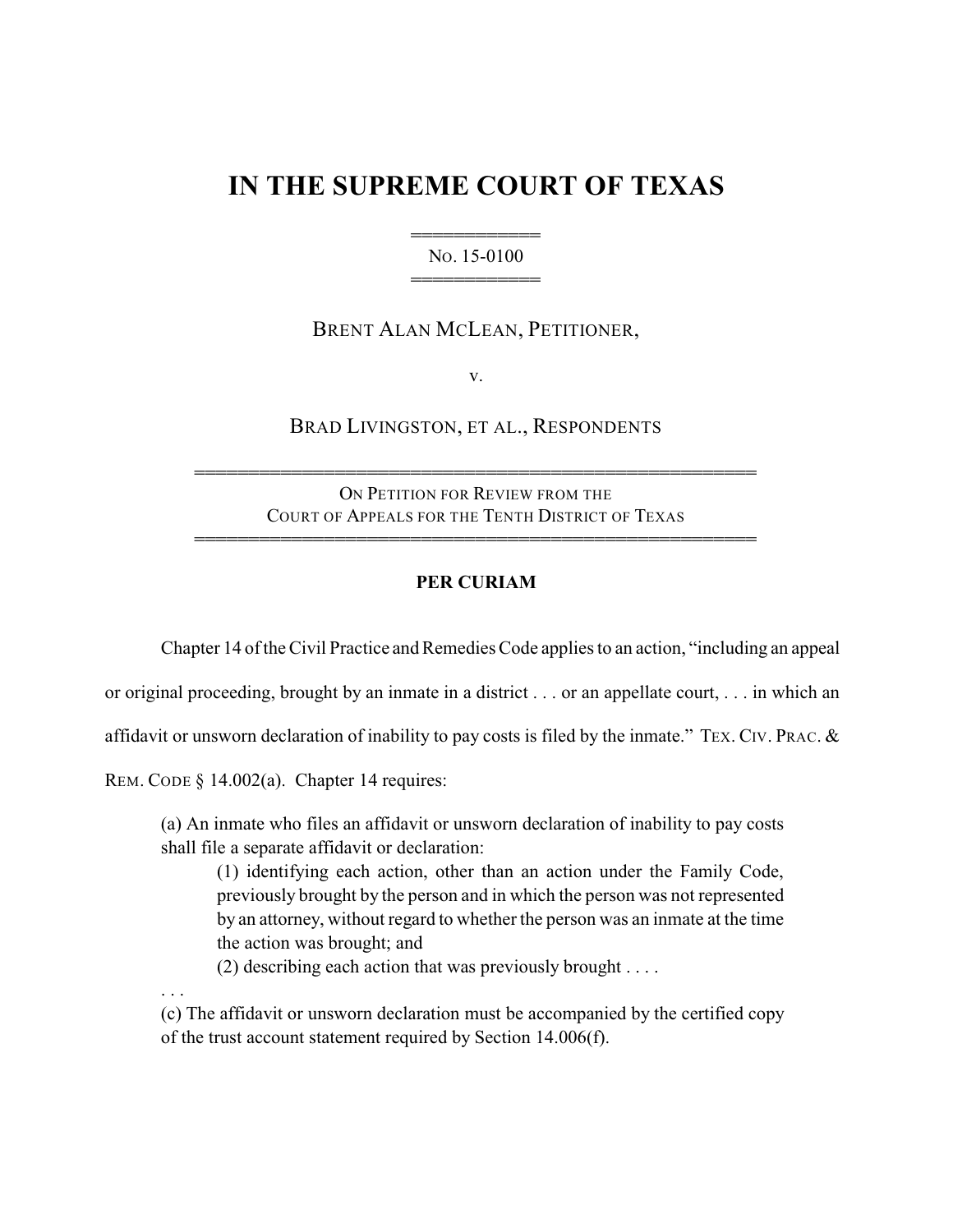*Id.* § 14.004. The trust account statement "must reflect the balance of the account at the time the claim is filed and activity in the account during the six months preceding the date on which the claim is filed." *Id.* § 14.006(f). Therefore, if an inmate files an action in an appellate court and declares an inability to pay costs, the inmate must make two required Chapter 14 filings: (1) a separate affidavit or declaration identifying prior actions filed pro se, and (2) a certified copy of the inmate's trust account statement showing any account activity in at least the prior six months. *Id.* §§ 14.004, .006(f). The statute details when a claim may be dismissed based on the information provided by the inmate in the Chapter 14 filings, but the statute does not address the failure to file either the declaration of prior actions or the certified copy of the inmate's trust account statement altogether.<sup>1</sup> *See id.* §§ 14.001–.014. We must determine whether the court of appeals must give an inmate an opportunity to cure a Chapter 14 filing defect before the court can dismiss the appeal. We hold that the court of appeals must allow the inmate an opportunity to amend his filings.

Brent McLean, a state-prison inmate, filed suit in the trial court seeking a declaratory judgment that he was eligible for mandatory release under section 42.18 of the Texas Code of Criminal

 $1$  Section 14.003 states:

<sup>(</sup>a) A court may dismiss a claim, either before or after service of process, if the court finds that:

<sup>(1)</sup> the allegation of poverty in the affidavit or unsworn declaration is false;

<sup>(2)</sup> the claim is frivolous or malicious; or

<sup>(3)</sup> the inmate filed an affidavit or unsworn declaration . . . that the inmate knew was false. (b) In determining whether a claim is frivolous or malicious, the court may consider whether:

<sup>(1)</sup> the claim's realistic chance of ultimate success is slight;

<sup>(2)</sup> the claim has no arguable basis in law or in fact;

<sup>(3)</sup> it is clear that the party cannot prove facts in support of the claim; or

<sup>(4)</sup> the claim is substantially similar to a previous claim filed by the inmate because the claim arises from the same operative facts.

<sup>(</sup>c) In determining whether Subsection (a) applies, the court may hold a hearing.

TEX. CIV. PRAC. & REM. CODE § 14.003.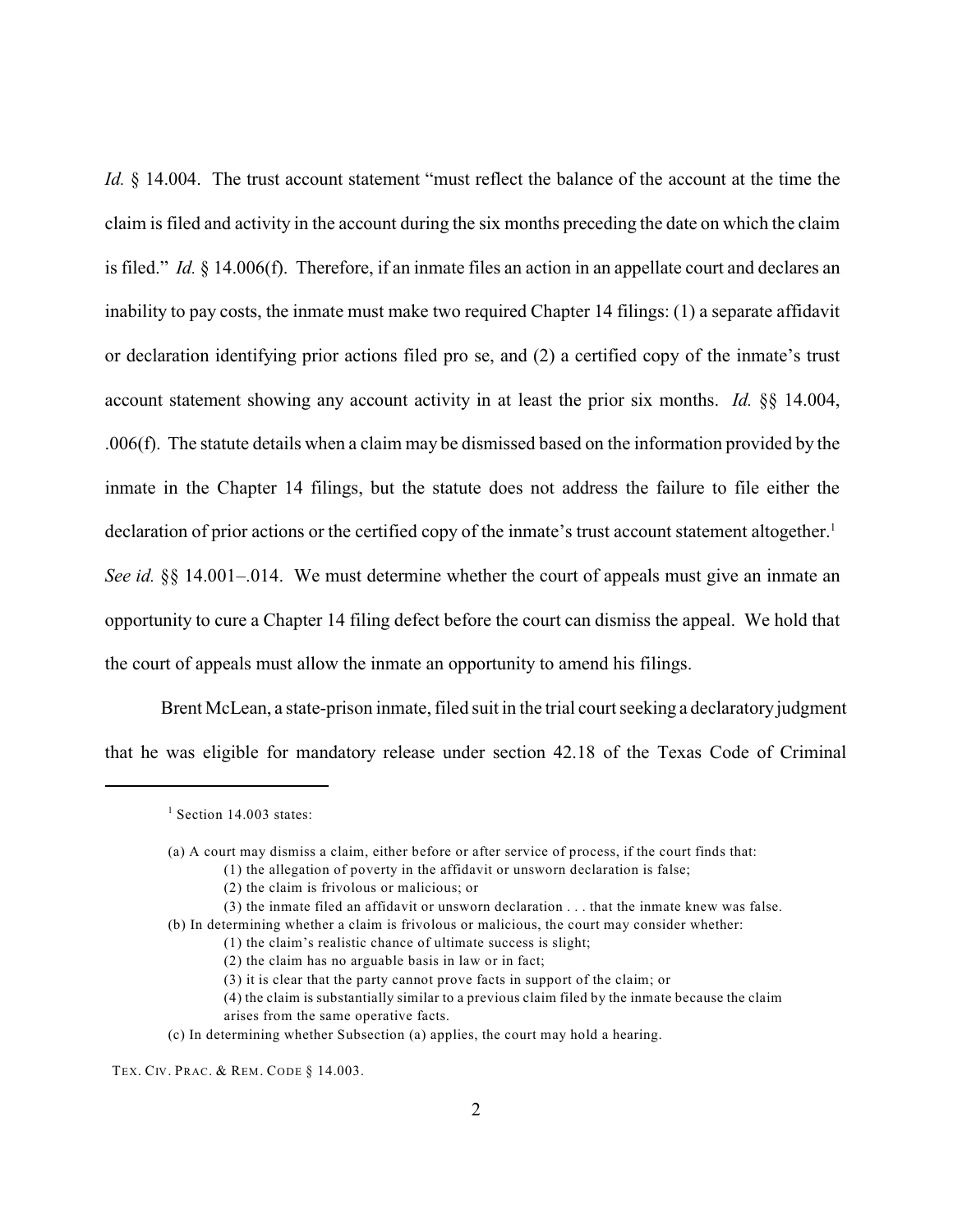Procedure and that three Texas Department of Criminal Justice (TDCJ) officials—the Executive Director of the TDCJ, the Chief of Classification of the TDCJ, and the Chairman of the Texas Board of Pardons and Paroles—failed to discharge their duty to release him. The TDCJ officials filed a plea to the jurisdiction asserting that McLean's claims were filed pursuant to the Uniform Declaratory Judgments Act (UDJA) and that the UDJA does not grant jurisdiction, but is merely a procedural device. The trial court granted the TDCJ officials' plea. McLean appealed the trial court's dismissal of his suit to the Tenth Court of Appeals and filed an affidavit of inability to pay costs with his notice of appeal. *McLean v. Livingston*, No. 10-14-00191-CV, 2014 WL 3559279, at \*1 (Tex. App.—Waco July 17, 2014, no pet.). The court of appeals dismissed McLean's appeal as frivolous for failure to file a declaration of prior actions or a certified copy of his inmate trust account statement as required by Chapter 14. *Id.* In a footnote, the court of appeals stated that a motion for rehearing may be filed within fifteen days. *Id.* at n.1. McLean filed an "amended notice of appeal," which included the required Chapter 14 filings. McLean then filed a motion for rehearing, arguing that the deficiency in his notice of appeal could be cured by the amended notice of appeal. In a consolidated opinion, the court of appeals denied McLean's motion for rehearing as violating section 14.004 and therefore frivolous.<sup>2</sup> See Ex parte N.C., 456 S.W.3d 358, 360 (Tex. App.—Waco 2015, pet. filed). McLean petitioned this Court for review.

The courts of appeals that have addressed this issue are split on whether an inmate should be allowed an opportunity to cure a Chapter 14 filing defect. Six of the nine courts that have addressed

<sup>&</sup>lt;sup>2</sup> See *Ex parte N.C.*, \_\_\_S.W.3d\_\_\_, \_\_\_ (Tex. 2016) (per curiam) (also addressing the Tenth Court of Appeals' consolidated opinion).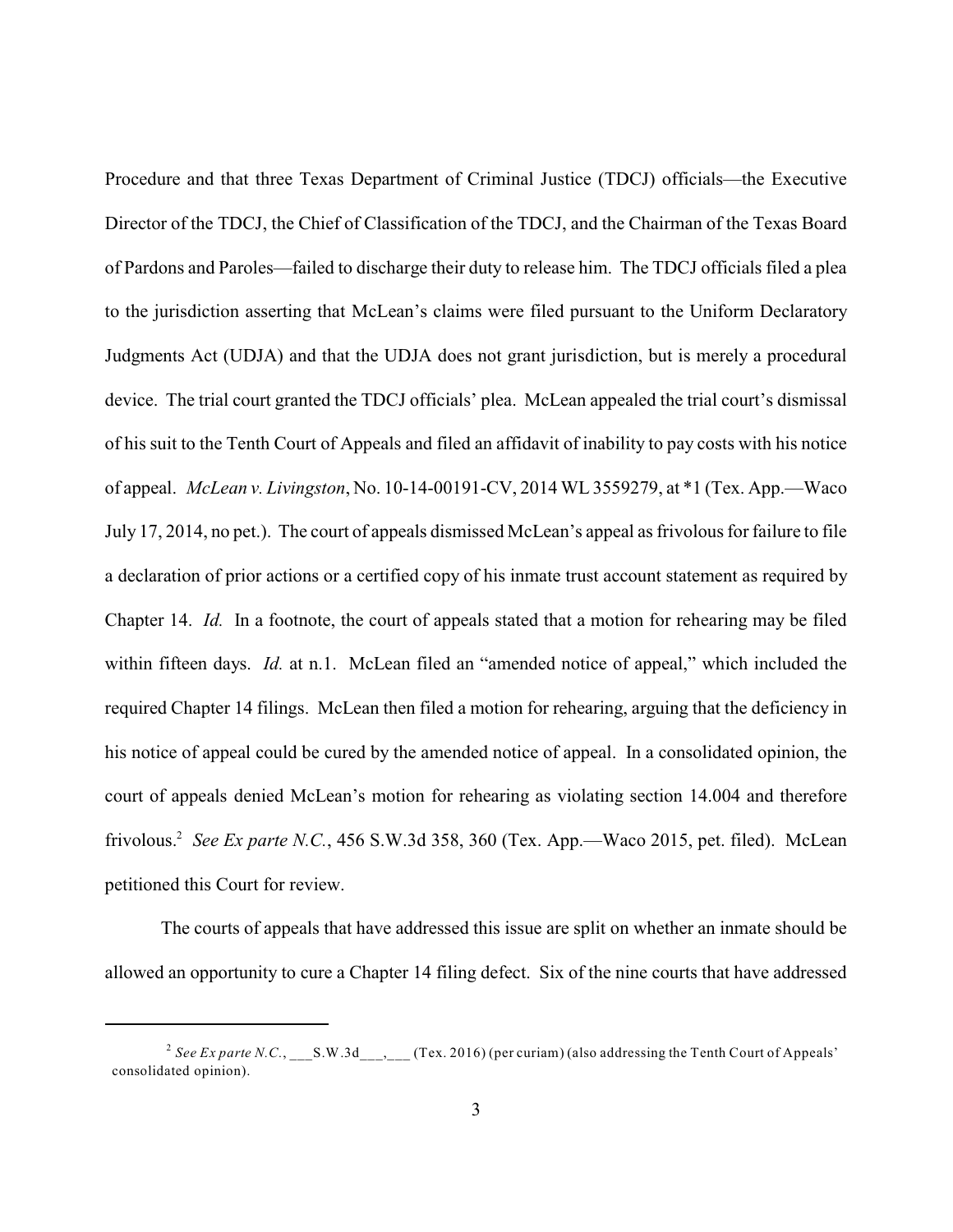the issue have, in practice, allowed inmates the opportunity to cure a defective or missing Chapter 14 filing before dismissing the appeal—the First, Fourth, Sixth, Seventh, Ninth, and Fourteenth Courts of Appeals. *SeeRodarte v. Beneficial Tex., Inc.*, No. 04-15-00647-CV, 2015 WL8378362, at \*1 (Tex. App.—San Antonio Dec. 9, 2015, pet. filed) (dismissing the appeal only after giving the inmate an opportunity to cureChapter 14 filing defects and ordering the inmate to file an affidavit of prior actions and certified copy of his trust account statement); *Dunsmore v. Barrow*, No. 14-15-00572-CV, 2015 WL 7258506, at \*2 (Tex. App.—Houston [14th Dist.] Nov. 17, 2015, no pet.) (per curiam) (mem. op.) (dismissing the appeal only after notifying the parties of the court's intent to dismiss for failure to comply with Chapter 14 unless the inmate complied on or before a specified date); *Hill v. State*, No. 07-15-00157-CV, 2015 WL 4148273, at \*1 (Tex. App.—Amarillo July 9, 2015, no pet.) (per curiam) (mem. op.) (stating the inmate was advised that he did not comply with the Chapter 14 filing requirements and was given ample time to cure defects in pursuing the appeal, but that the inmate ultimately failed to comply, resulting in dismissal of his appeal); *In re Jones*, 464 S.W.3d 874, 874–75 (Tex. App.—Beaumont 2015, no pet.) (orig. proceeding) (per curiam) (stating inmate was given notice of his petition's deficiencies and that a failure to cure would result in a dismissal of his suit as frivolous); *Wilkerson v. Ramsey 1 Unit*, No. 01-14-00790-CV, 2015 WL 1825802, at \*2 (Tex. App.—Houston [1st Dist.] Apr. 21, 2015, no pet.) (per curiam) (mem. op.) (dismissing the appeal only after notifying the inmate that his appeal was subject to dismissal unless he satisfied all of the Chapter 14 filing requirements and the inmate still failed to file a declaration of prior actions); *Frey v. Foster*, No. 06-13-00086-CV, 2014 WL 1004494, at \*3 (Tex. App.—Texarkana Mar. 14, 2014, pet. denied) (mem. op.), *cert. denied*, 135 S. Ct. 1502 (2015) (explaining "[w]e noticed that [the inmate] had filed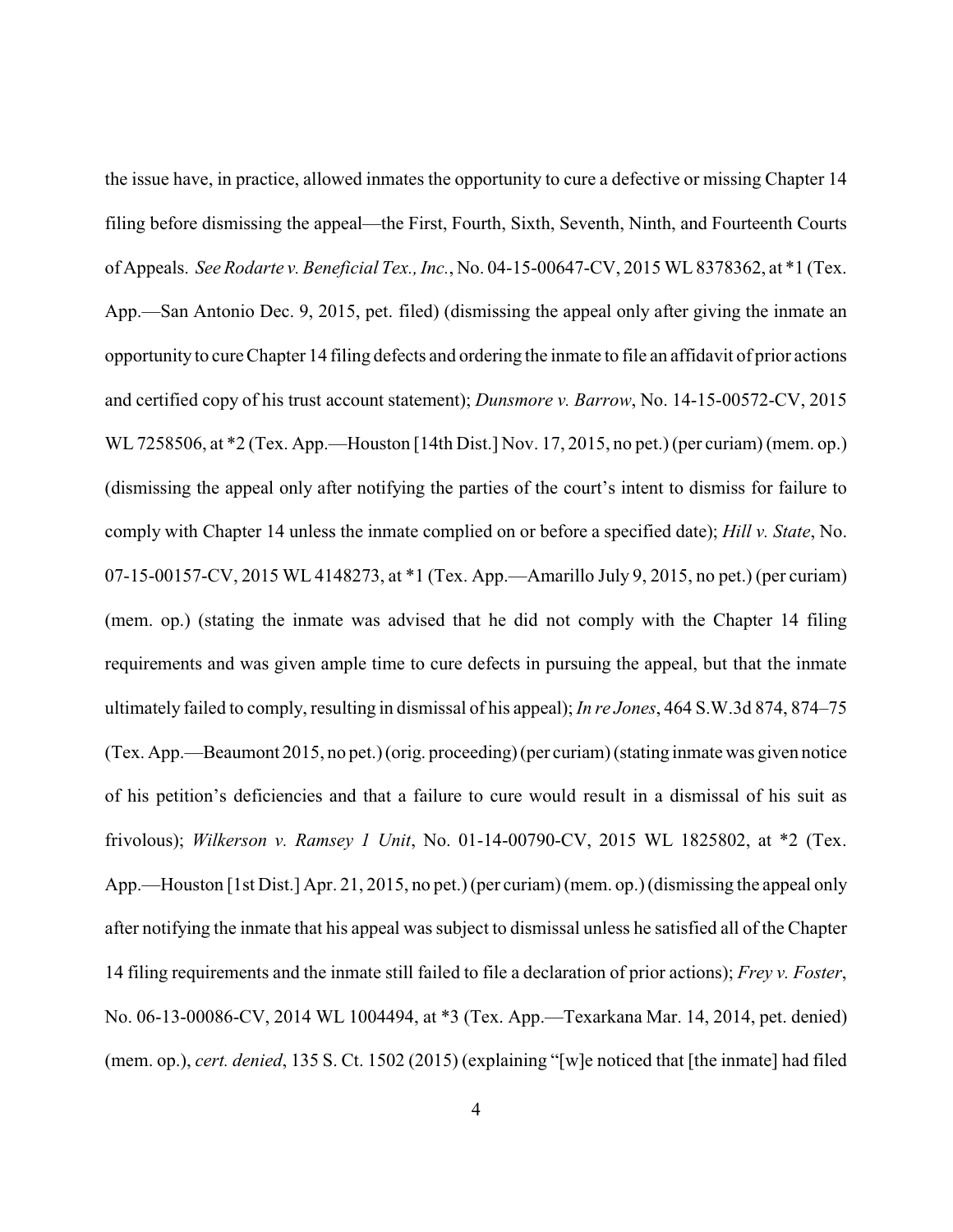neither an affidavit or unsworn declaration of previous filings nor a certified copy of his inmate trust account statement on appeal" so "[w]e sent a letter to [the inmate] giving him the opportunity to cure these defects").

The Tenth, Twelfth, and Thirteenth Courts of Appeals, however, do not allow an inmate an opportunity to cure a Chapter 14 filing defect before dismissing the appeal. *See Ex parte N.C.*, 456 S.W.3d at 359–60; *Frey v. Hendrix*, No. 12-14-00322-CV, 2014 WL 5775195, at \*1 (Tex. App.—Tyler Nov. 5, 2014, pet. denied) (per curiam) (mem. op.); *Hickman v. Tex. Dep't of Criminal Justice*, No. 13-12-00437-CV, 2013 WL 3770916, at \*2–3 (Tex. App.—Corpus Christi July 18, 2013, no pet.) (mem. op.). Those courts of appeals use conclusory reasoning in explaining their dismissals. The Tenth Court of Appeals explained that it allowed inmates an opportunity to cure during a threeyear period after the Legislature added the additional appellate court filing requirements, but that "[t]hree years of education about the statutory requirements is long enough. The statute clearly authorizes this Court to summarily dismiss a proceeding that does not comply with the statute when it is filed." *Ex parte N.C.*, 456 S.W.3d at 359–60 (citing no authority for the proposition that the statute allows the court of appeals to summarily dismiss a proceeding that does not meet the Chapter 14 filing requirements). This conclusion seems to stem from a Tenth Court of Appeals opinion interpreting Chapter 14 at the trial court level. *See Hickson v. Moya*, 926 S.W.2d 397, 399 (Tex. App.—Waco 1996, no pet.). In *Hickson v. Moya*, the court of appeals explained:

We believe that the supplemental filing required by section 14.004 is designed to assist the court in making the determinations that the Legislature has called upon it to make; thus, it is an essential part of the process by which courts review inmate litigation. Because the court can dismiss when an inmate files a false affidavit or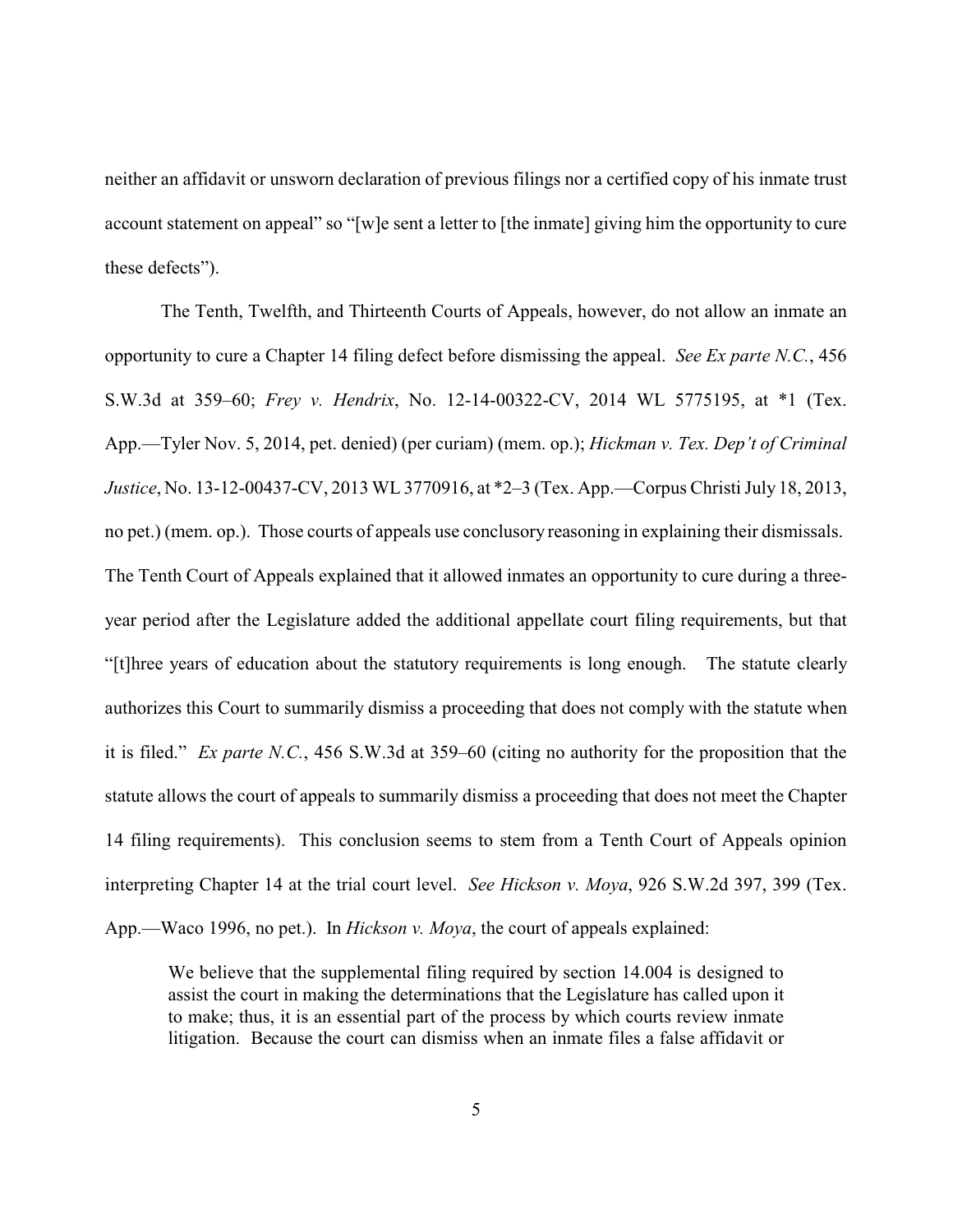declaration, we believe that the same policy allows a court to dismiss a suit that is filed without the affidavit or declaration.

*Id.* (citing TEX. CIV. PRAC. & REM. CODE §§14.003, .004). The courts of appeals that dismiss without opportunity to cure have extended that opinion interpreting the Chapter 14 trial court requirements to the Chapter 14 appellate court requirements. *See, e.g., Hickman*, 2013 WL 3770916, at \*2.

This reasoning, however, ignores our precedent on this issue. *See Peña v. McDowell*, 201 S.W.3d 665, 665–66 (Tex. 2006) (per curiam). In *Peña v. McDowell*, the trial court dismissed the inmate's suit with prejudice as "frivolous or malicious" for his failure to comply with section 14.004 filing requirements—specifically, for failure to list the operative facts of any suit previously filed pro se by the inmate. *Id.* The court of appeals affirmed the dismissal but reformed the judgment to read "without prejudice." *Id.* at 665. We held that "[u]nder Texas law, [a dismissal for failure to comply with section 14.004] may be corrected through an amended pleading, so a dismissal with prejudice is not appropriate." *Id.* at 666. In keeping with that holding, we conclude today that an inmate must be afforded the same opportunity to amend his appellate filings to cure Chapter 14 filing defects, prior to dismissal of the appeal.

In support of allowing an inmate the opportunity to amend his appellate filings, the Rules of Appellate Procedure mandate that "[a] court of appeals *must not* . . . dismiss an appeal for formal defects or irregularities in appellate procedure without allowing a reasonable time to correct or amend the defects or irregularities." TEX. R. APP. P. 44.3 (emphasis added). While this Court's application of Rule 44.3 thus far has been in cases in which the formal defect or irregularity in appellate procedure involved violation of a Rule of Appellate Procedure, section 14.004 establishes appellate procedural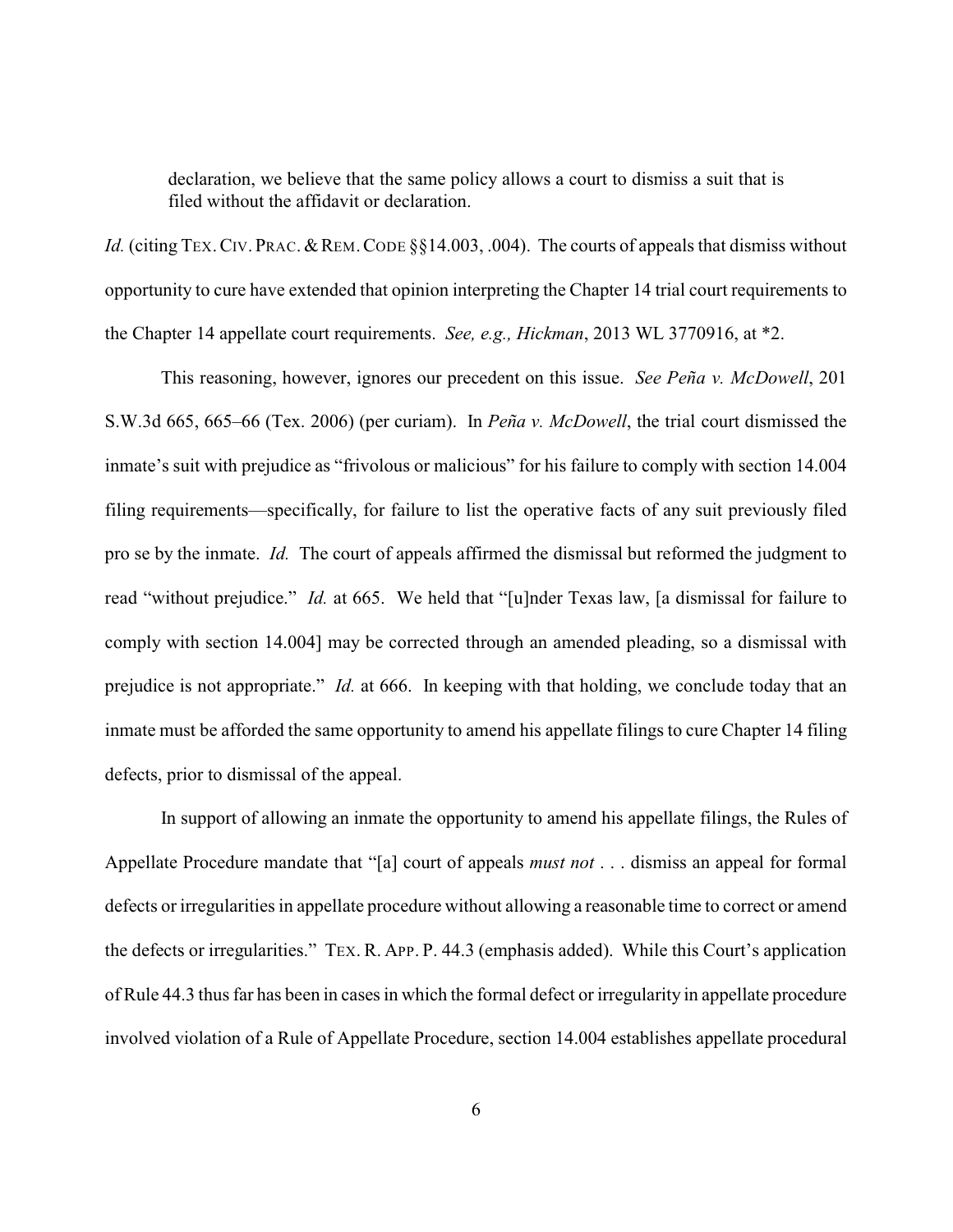requirements and is therefore governed by the same rule. *See, e.g., Higgins v. Randall Cty. Sheriff's Office*, 193 S.W.3d 898, 899 (Tex. 2006) (per curiam) (concluding that an appeal may not be dismissed for a formal procedural defect or irregularity in appellate procedure unless the party is provided a reasonable opportunity to correct the defect); *Verburgt v. Dorner*, 959 S.W.2d 615, 616 (Tex. 1997) (explaining that "[o]ur decisions reflect the policy embodied in our appellate rules that disfavors disposing of appeals based upon harmless procedural defects"); *Grand Prairie Indep. Sch. Dist. v. S. Parts Imps., Inc.*, 813 S.W.2d 499, 500 (Tex. 1991) (per curiam) (concluding that "[i]f the appellant timely files a document in a bona fide attempt to invoke the appellate court's jurisdiction, the court of appeals, on appellant's motion, must allow the appellant an opportunity to amend or refile the instrument required by law or our Rules to perfect the appeal"). Section 14.004 involves two procedural requirements that have no bearing on the underlying lawsuit: (1) filing an affidavit or declaration describing each pro se action previously bought by the litigant; and (2) filing a certified copy of the inmate's trust account statement. TEX. CIV. PRAC. & REM. CODE § 14.004. From the language of Rule 44.3 and the Court's application to allow an opportunity to cure procedural defects in analogous cases, it is clear that Texas favors a policy allowing an appellant the opportunity to cure a procedural defect so that a case may be decided on its merits. Moreover, by allowing an inmate the opportunity to cure his Chapter 14 filing defects through an amended filing at the court of appeals, we are safeguarding inmates' "access to the courts given their unique circumstances," and ensuring that courts of appeals dismiss claims only after reviewing the required Chapter 14 filings or after the inmate fails to cure. *Warner v. Glass*, 135 S.W.3d 681, 685 (Tex. 2004) (per curiam)*.*